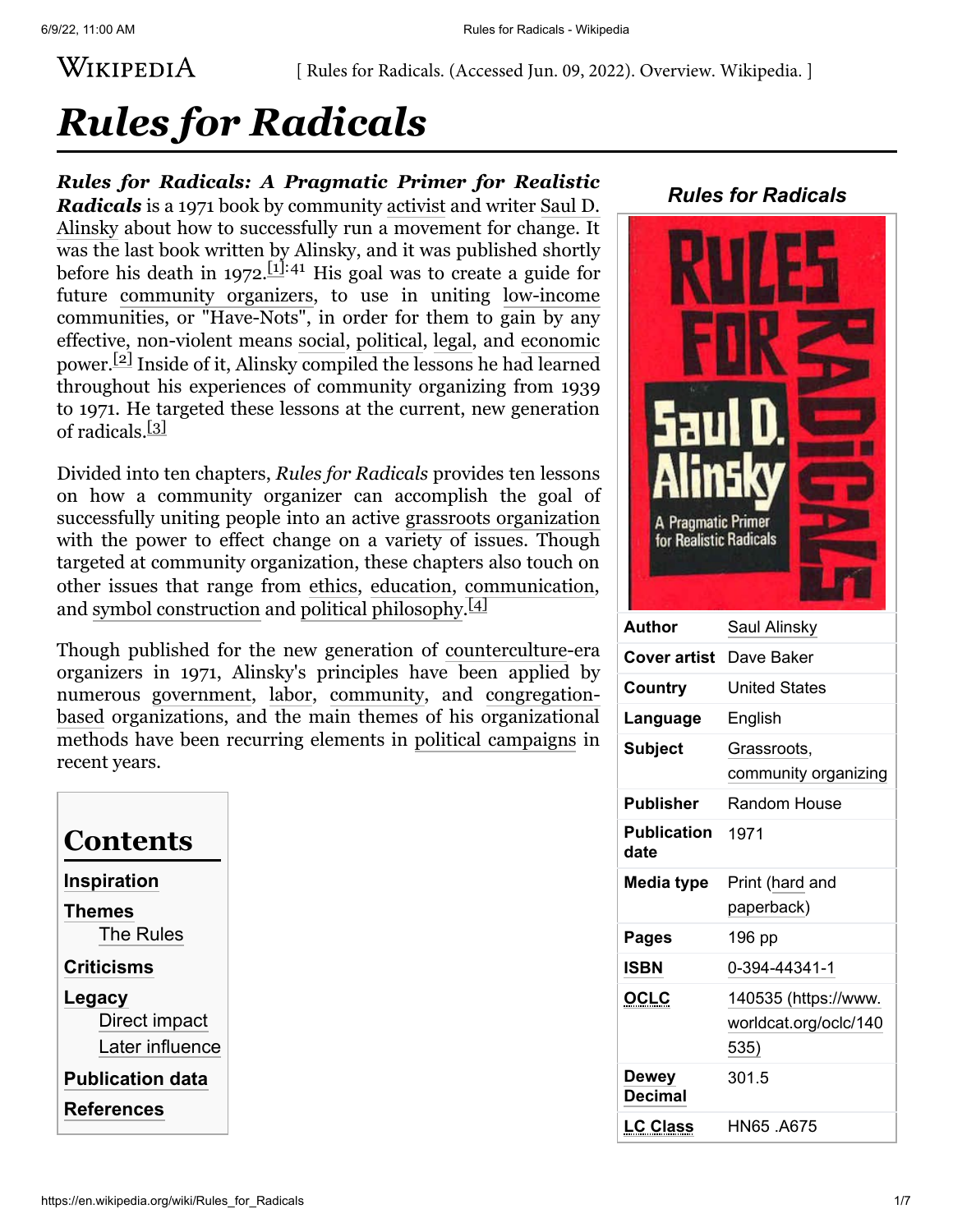# <span id="page-1-0"></span>**Inspiration**

The inspiration for *Rules for Radicals* was drawn from Alinsky's personal experience as a community organizer.<sup>[\[2\]](#page-4-1)</sup> It was also taken from the lessons he learned from his [University of Chicago](https://en.wikipedia.org/wiki/University_of_Chicago) professor, [Robert Park](https://en.wikipedia.org/wiki/Robert_E._Park), who saw communities as "reflections of the larger processes of an urban society".<sup>[\[4\]](#page-5-0)</sup> The methods Alinsky developed and applied were described in his book as a guide on future community organizing for the new generation of radicals emerging from the 1960s.<sup>[\[4\]](#page-5-0)[\[5\]](#page-5-1)</sup>

Alinsky believed in [collective action](https://en.wikipedia.org/wiki/Collective_action) as a result of the work he did with the [C.I.O.](https://en.wikipedia.org/wiki/Congress_of_Industrial_Organizations) and the Institute for Juvenile Research in Chicago where he first began to develop his own, distinct method of community organizing. Additionally, his late work with the Citizens Action Program (CAP) provided some of his most developed practices in organizing through the empowerment of the poor. Alinsky saw community structure and the impoverished, together with the importance of their empowerment, as elements of community activism, and used both as tools to create powerful, active organizations.<sup>[\[6\]](#page-5-2)</sup> Also he used shared social problems as external [antagonists](https://en.wikipedia.org/wiki/Antagonist) to "heighten local awareness of similarities among residents and their shared differences with outsiders".[\[4\]](#page-5-0) This was one of Alinsky's most powerful tools in community organizing; to bring a collective together, he would bring to light an issue that would stir up conflict with some agency to unite the group. This provided an organization with a specific "villain" to confront and made direct action easier to implement. These tactics as a result of decades of organizing efforts, along with many other lessons, were poured into *Rules for Radicals* to create the guidebook for community organization.<sup>[\[3\]](#page-4-2)</sup>

On the 4th fly-leaf page, after a dedication to Alinsky's wife Irene and quotes from [Rabbi Hillel](https://en.wikipedia.org/wiki/Rabbi_Hillel) and [Thomas Paine,](https://en.wikipedia.org/wiki/Thomas_Paine) is the following text:

Lest we forget at least an over-the-shoulder acknowledgment to the very first radical: from all our legends, mythology, and history (and who is to know where mythology leaves off and history begins— or which is which), the first radical known to man who rebelled against the establishment and did it so effectively that he at least won his own kingdom — Lucifer

On the academic side, Alinsky quotes [Tocqueville](https://en.wikipedia.org/wiki/Tocqueville) more than any other writer in both *Reveille for Radicals* and *Rules for Radicals*[. He uses and descends from Tocqueville both in his](https://en.wikipedia.org/w/index.php?title=Reveille_for_Radicals&action=edit&redlink=1) conceptualization of freedom and in his focus on the importance of the middle class, quoting Tocqueville himself to define it: the "have a little, want some more class."[\[1\]:](#page-4-0)43–44

#### <span id="page-1-1"></span>**Themes**

*Rules for Radicals* has various themes. Among them is his use of [symbol construction](https://en.wikipedia.org/wiki/Symbol) to strengthen the unity within an organization.<sup>[\[4\]](#page-5-0)</sup> He would draw on loyalty to a particular church or religious affiliation to create a structured organization with which to operate, the reason being that symbols by which communities could identify themselves created structured organizations that were easier to mobilize in implementing [direct action.](https://en.wikipedia.org/wiki/Direct_action) Once the community was united behind a common symbol, Alinsky would find a common enemy for the community to be united against.

The use of common enemy against a community was another theme of *Rules for Radicals*, as a uniting element in communities.<sup>[\[7\]](#page-5-3)</sup>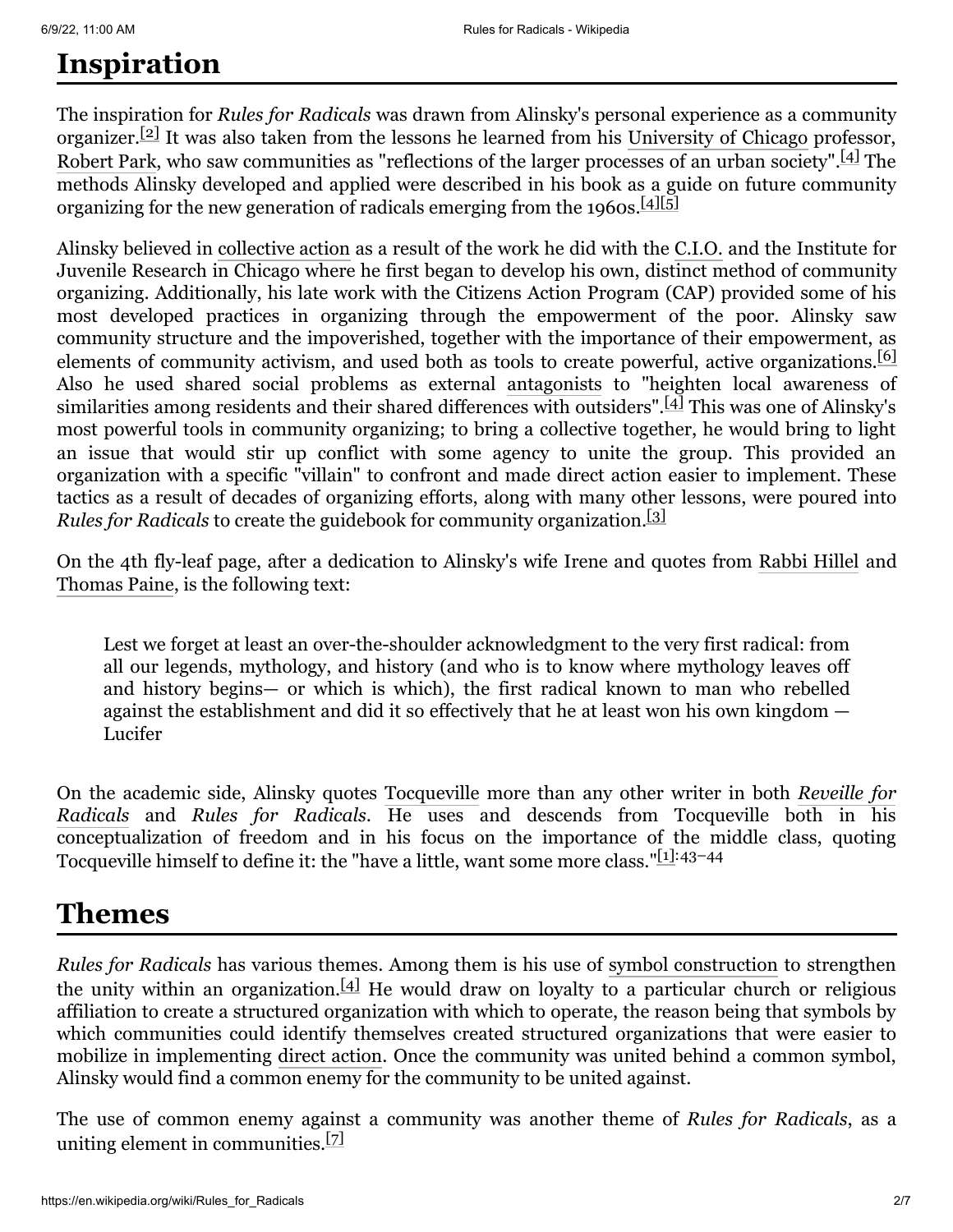#### 6/9/22, 11:00 AM Rules for Radicals - Wikipedia

Alinsky would find an external antagonist to turn into a "common enemy" for the community within which he was operating. Often, this would be a local politician or agency that had some involvement with activity concerning the community. Once the enemy was established, the community would come together in opposition of it. This management of conflict heightened awareness within the community as to the similarities its members shared as well as what differentiated them from those outside of their organization.  $[4]$  The use of conflict also allowed for the goal of the group to be clearly defined. With an established external antagonist, the community's goal would be to defeat that enemy.<sup>[\[4\]](#page-5-0)</sup>

Symbol construction helped to promote structured organization, which allowed for nonviolent conflict through another element in Alinsky's teaching, [direct action](https://en.wikipedia.org/wiki/Direct_action). Direct action created conflict situations that further established the unity of the community and promoted the accomplishment of achieving the community's goal of defeating their common enemy. $[3]$  It also brought issues the community was battling to the public eye. Alinsky encouraged over-the-top public demonstrations throughout *Rules for Radicals* that could not be ignored, and these tactics enabled his organization to progress their goals faster than through normal bureaucratic processes.<sup>[\[4\]](#page-5-0)</sup>

Lastly, the main theme throughout *Rules for Radicals* and Alinsky's work was empowerment of the poor.<sup>[\[6\]](#page-5-2)</sup> Alinsky used symbol construction and nonviolent conflict to create a structured organization with a clearly defined goal that could take direct action against a common enemy. At this point, Alinsky would withdraw from the organization to allow their progress to be powered by the community itself.<sup>[\[4\]](#page-5-0)</sup> This empowered the organizations to create change.<sup>[\[3\]](#page-4-2)</sup>

#### <span id="page-2-0"></span>**The Rules**

- 1. "Power is not only what you have but what the enemy thinks you have."
- 2. "Never go outside the expertise of your people."
- 3. "Whenever possible go outside the expertise of the enemy."
- 4. "Make the enemy live up to its own book of rules."
- 5. "Ridicule is man's most potent weapon. There is no defense. It is almost impossible to counterattack ridicule. Also it infuriates the opposition, who then react to your advantage."
- 6. "A good tactic is one your people enjoy."
- 7. "A tactic that drags on too long becomes a drag."
- 8. "Keep the pressure on."
- 9. "The threat is usually more terrifying than the thing itself. "
- 10. "The major premise for tactics is the development of operations that will maintain a constant pressure upon the opposition."
- 11. "If you push a negative hard and deep enough it will break through into its counterside; this is based on the principle that every positive has its negative."
- 12. "The price of a successful attack is a constructive alternative."
- 13. "Pick the target, freeze it, personalize it, and polarize it. "

# <span id="page-2-1"></span>**Criticisms**

Alinsky received criticism for the methods and ideas he presented. Robert Pruger and Harry Specht noted that much of his instruction has only been effective in [urban](https://en.wikipedia.org/wiki/Urban_area), [low-income areas.](https://en.wikipedia.org/wiki/Poverty) [\[8\]](#page-5-4) The authors also criticized Alinsky's broad statement that *Rules for Radicals* is a tool for organizing all low-income people. Further, Alinsky's use of artificially stimulated conflict has been criticized for its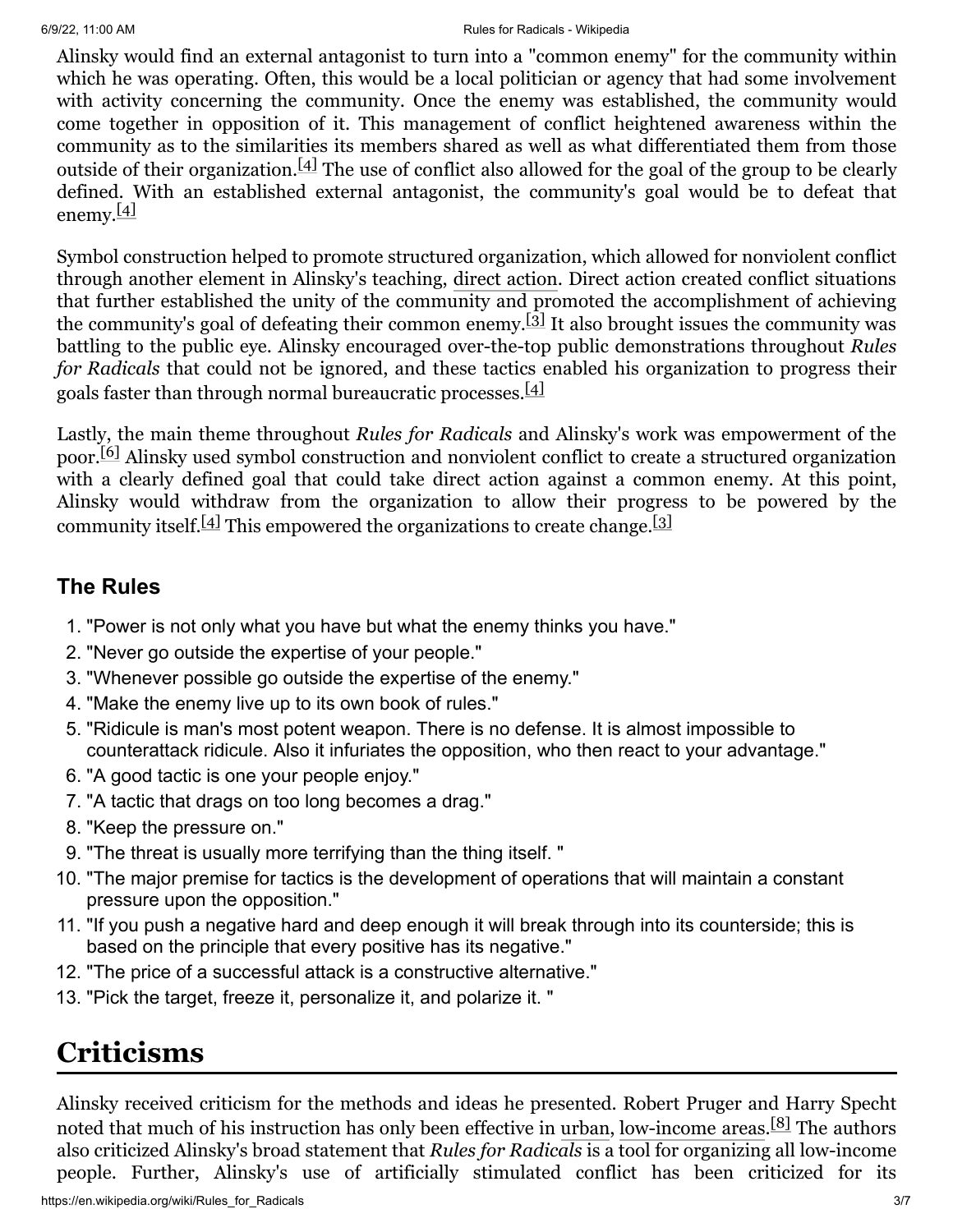ineffectiveness in areas that thrive on unity.[\[8\]](#page-5-4) According to Judith Ann Trolander, in several Chicago areas in which he worked, his use of conflict backfired and the community was unable to achieve the policy adjustments they were seeking.<sup>[\[3\]](#page-4-2)</sup>

Pruger and Specht also questioned the philosophy of community organization found in *Rules for Radicals* as overly ideological. Alinsky believed in allowing the community to determine its exact goal. He would produce an enemy for them to conflict with, but the purpose of the conflict was ultimately left up to the community. Pruger and Specht criticized this idea due to the conflicting opinions that can often be present within a group.[\[8\]](#page-5-4) They viewed Alinsky's belief that an organization can create a goal to accomplish as highly optimistic and contradictory to his creation of an external antagonist. By producing a common enemy, Alinsky is creating a goal for the community, the defeat of that enemy. To say that the community will create their own goal seemed backwards to them considering Alinsky creates the goal of defeating the enemy. Thus, his belief can be seen as too ideological and contradictory because the organization may turn the goal of defeating the common enemy he produced into their main purpose.<sup>[\[8\]](#page-5-4)</sup>

Alinsky-style organizing has also been criticized by Susan Stall and Randy Stoecker as ineffective, and even destructive, to communities and public perceptions of community organizing for its:

- 1. Hardened focus upon the expertise of an outsider who views communities as muddled sheep waiting to be organized (and not capable groups with existing social-psychological networks and ties),
- 2. Gendered authoritarianism that fetishizes conflict as panacea, which evaluates feminist perspectives as irrelevant, and
- 3. An overly simplistic focus on perceptions of power.

Stall and Stoecker describe these issues between the public and private split in community organizing, and gendered organizing tactics as the difference between *community organizing* (Alinsky/masculinist) and *organizing community* (feminist).[\[9\]](#page-5-5)

### <span id="page-3-0"></span>**Legacy**

The scope of influence for *Rules for Radicals* is a far-reaching one as it is a compilation of the tactics of Alinsky. It has been influential for policymaking and organization for various communities and agency groups, and has influenced politicians and activists educated by Alinsky and the [IAF](https://en.wikipedia.org/wiki/Industrial_Areas_Foundation), and other [grassroots](https://en.wikipedia.org/wiki/Grassroots) movements.

#### <span id="page-3-1"></span>**Direct impact**

After Alinsky died in California in 1972, his influence helped spawn other organizations and policy changes. *Rules for Radicals* [was a direct influence that helped to form the United Neighborhood](https://en.wikipedia.org/wiki/United_Neighborhood_Organization) Organization in the early 1980s.<sup>[\[4\]](#page-5-0)</sup> Its founders Greg Galluzzo, Mary Gonzales, and Pater Martinez were all students of Alinsky. $[4]$  The work of [UNO](https://en.wikipedia.org/wiki/United_Neighborhood_Organization) helped to improve the hygiene, sanitation, and education in southeastern Chicago.<sup>[\[4\]](#page-5-0)</sup> Additionally, the founders of Organization of the North East in Chicago during the 1970s applied Alinsky's principles to organize [multiethnic](https://en.wikipedia.org/wiki/Multiethnic) neighborhoods in order to gain greater political representation.<sup>[\[4\]](#page-5-0)</sup>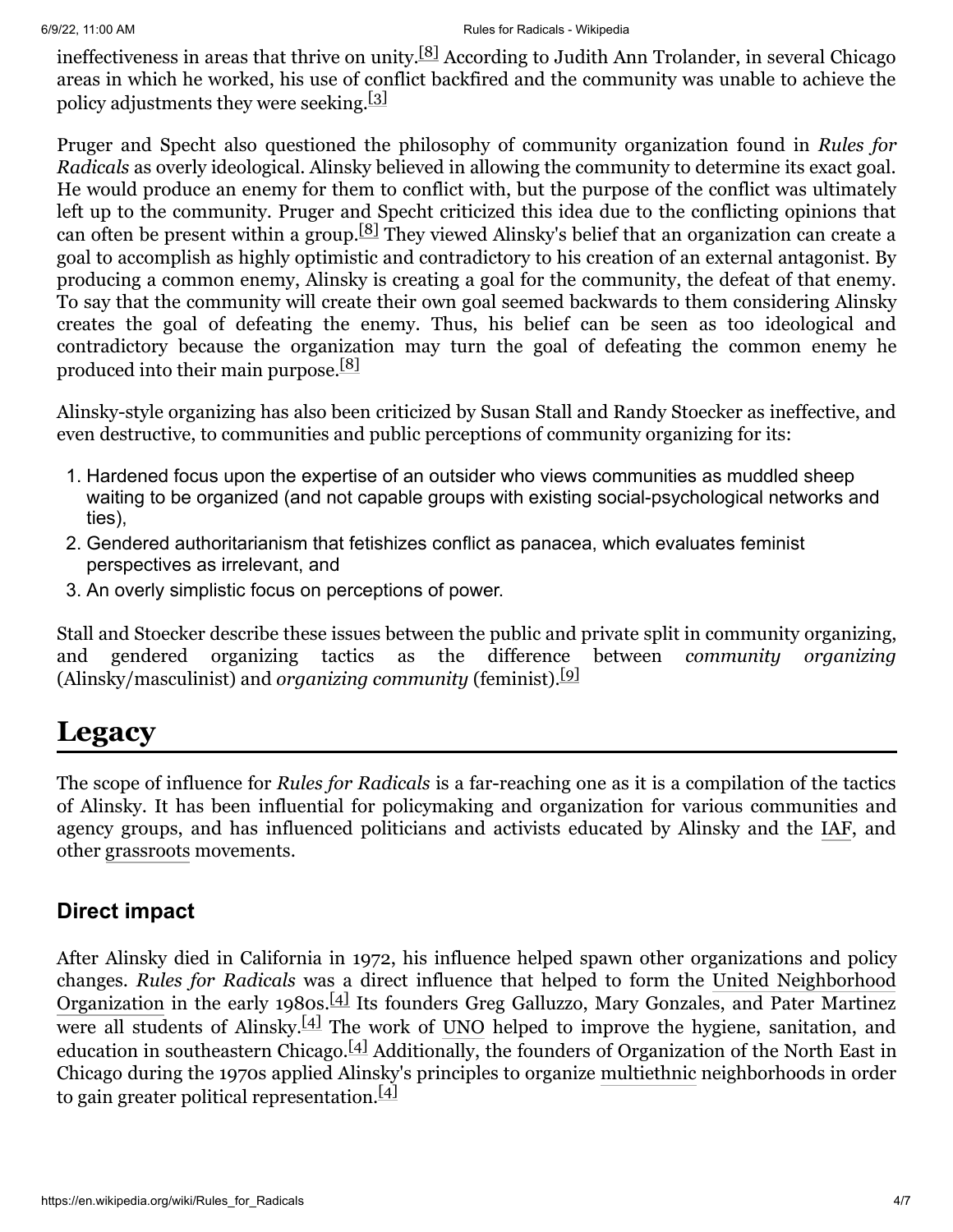*Rules for Radicals* have been dispersed by Alinsky's students who undertook their own community organizing endeavors. Students of Alinsky's such as [Edward T. Chambers](https://en.wikipedia.org/wiki/Edward_T._Chambers) used *Rules for Radicals* to help form the [Industrial Areas Foundation](https://en.wikipedia.org/wiki/Industrial_Areas_Foundation), the Queens Citizens Organization, and the Communities [Organized for Public Service. Another student of Alinsky's, Ernesto Cortes, rose to prominence in the](https://en.wikipedia.org/wiki/Communities_Organized_for_Public_Service) late 1970s in San Antonio while organizing [Hispanic](https://en.wikipedia.org/wiki/Hispanic) neighborhoods. His use of congregation-based organizing [received much acclaim as a popular method of Alinsky's by utilizing "preexisting solidary](https://en.wikipedia.org/wiki/Congregation-based_Community_Organizing) neighborhood elements, especially church groups, so that the constituent units are organizations, not individuals."[\[6\]](#page-5-2) This congregation-based organizing and symbol construction was taught to him by [Edward Chambers](https://en.wikipedia.org/wiki/Edward_T._Chambers) and the IAF during his time studying under both.

The methods and teachings of *Rules for Radicals* have also been linked to the Mid-America Institute, the [National People's Action,](https://en.wikipedia.org/wiki/National_People%27s_Action) the [National Training and Information Center](https://en.wikipedia.org/wiki/National_Training_and_Information_Center), the Pacific Institute for Community Organizations, and the [Community Service Organization.](https://en.wikipedia.org/wiki/Community_Service_Organization) [\[6\]](#page-5-2)

#### <span id="page-4-3"></span>**Later influence**

The methods from *Rules for Radicals* have been seen in modern American politics. The use of congregation-based organizing has been linked to [Jesse Jackson](https://en.wikipedia.org/wiki/Jesse_Jackson) when he was organizing his own political campaign.<sup>[\[10\]](#page-5-6)</sup>

The book was disseminated by the [Tea Party](https://en.wikipedia.org/wiki/Tea_Party_movement) conservative group [FreedomWorks](https://en.wikipedia.org/wiki/FreedomWorks) during [Dick Armey](https://en.wikipedia.org/wiki/Dick_Armey)'s tenure as chairman.<sup>[\[11\]](#page-5-7)[\[12\]](#page-5-8)</sup> [Hillary Clinton](https://en.wikipedia.org/wiki/Hillary_Clinton) wrote [her college thesis](https://en.wikipedia.org/wiki/Hillary_Rodham_senior_thesis) regarding Alinsky's mobilizing model, but found the strategies of only limited use to the conflicts of the time. When confronted with the post-college choice of either further education, a [Fulbright](https://en.wikipedia.org/wiki/Fulbright) in India, or joining Alinsky's new training institute, Clinton chose [Yale Law School.](https://en.wikipedia.org/wiki/Yale_Law_School)<sup>[\[13\]](#page-5-9)</sup>

The book also informed the rhetorical strategy of the white supremecist [Andrew Anglin](https://en.wikipedia.org/wiki/Andrew_Anglin).<sup>[\[14\]](#page-5-10)</sup>

# <span id="page-4-4"></span>**Publication data**

*[Rules for Radicals: A Pragmatic Primer for Realistic Radicals \(https://archive.org/details/RulesFor](https://archive.org/details/RulesForRadicals) Radicals)* (1971) Random House, [ISBN](https://en.wikipedia.org/wiki/ISBN_(identifier)) [0394443411](https://en.wikipedia.org/wiki/Special:BookSources/0394443411); Vintage books paperback: [ISBN](https://en.wikipedia.org/wiki/ISBN_(identifier)) [0679721134](https://en.wikipedia.org/wiki/Special:BookSources/0679721134)

# <span id="page-4-5"></span>**References**

- <span id="page-4-0"></span>1. McAlevey, Jane (2016). *No Shortcuts: Organizing for Power in the New Gilded Age* (https://www.g [oogle.com/books/edition/No\\_Shortcuts/CNfeDAAAQBAJ?hl=en&gbpv=0\). Oxford University](https://www.google.com/books/edition/No_Shortcuts/CNfeDAAAQBAJ?hl=en&gbpv=0) Press. [ISBN](https://en.wikipedia.org/wiki/ISBN_(identifier)) [978019062471-2](https://en.wikipedia.org/wiki/Special:BookSources/978019062471-2).
- <span id="page-4-1"></span>2. *[Rules for Radicals: A Pragmatic Primer for Realistic Radicals \(https://archive.org/details/RulesFor](https://archive.org/details/RulesForRadicals) Radicals)* (1971) Random House, [ISBN](https://en.wikipedia.org/wiki/ISBN_(identifier)) [0394443411](https://en.wikipedia.org/wiki/Special:BookSources/0394443411); Vintage books paperback: [ISBN](https://en.wikipedia.org/wiki/ISBN_(identifier)) [0679721134](https://en.wikipedia.org/wiki/Special:BookSources/0679721134)
- <span id="page-4-2"></span>3. Trolander, Judith Ann (1982). "Social Change: Settlement Houses and Saul Alinsky, 1939–1965". *[Social Service Review](https://en.wikipedia.org/wiki/Social_Service_Review)*. [University of Chicago Press](https://en.wikipedia.org/wiki/University_of_Chicago_Press). **56** (3): 346–65. [doi:](https://en.wikipedia.org/wiki/Doi_(identifier))10.1086/644019 (https://d oi.org/10.1086%2F644019). [ISSN](https://en.wikipedia.org/wiki/ISSN_(identifier)) [1537-5404 \(https://www.worldcat.org/issn/1537-5404\).](https://doi.org/10.1086%2F644019) [JSTOR](https://en.wikipedia.org/wiki/JSTOR_(identifier)) [30011558 \(https://www.jstor.org/stable/30011558](https://www.jstor.org/stable/30011558)[\).](https://api.semanticscholar.org/CorpusID:143661443) [S2CI](https://en.wikipedia.org/wiki/S2CID_(identifier))[D](https://api.semanticscholar.org/CorpusID:143661443) 143661443 (https://api.semanti cscholar.org/CorpusID:143661443).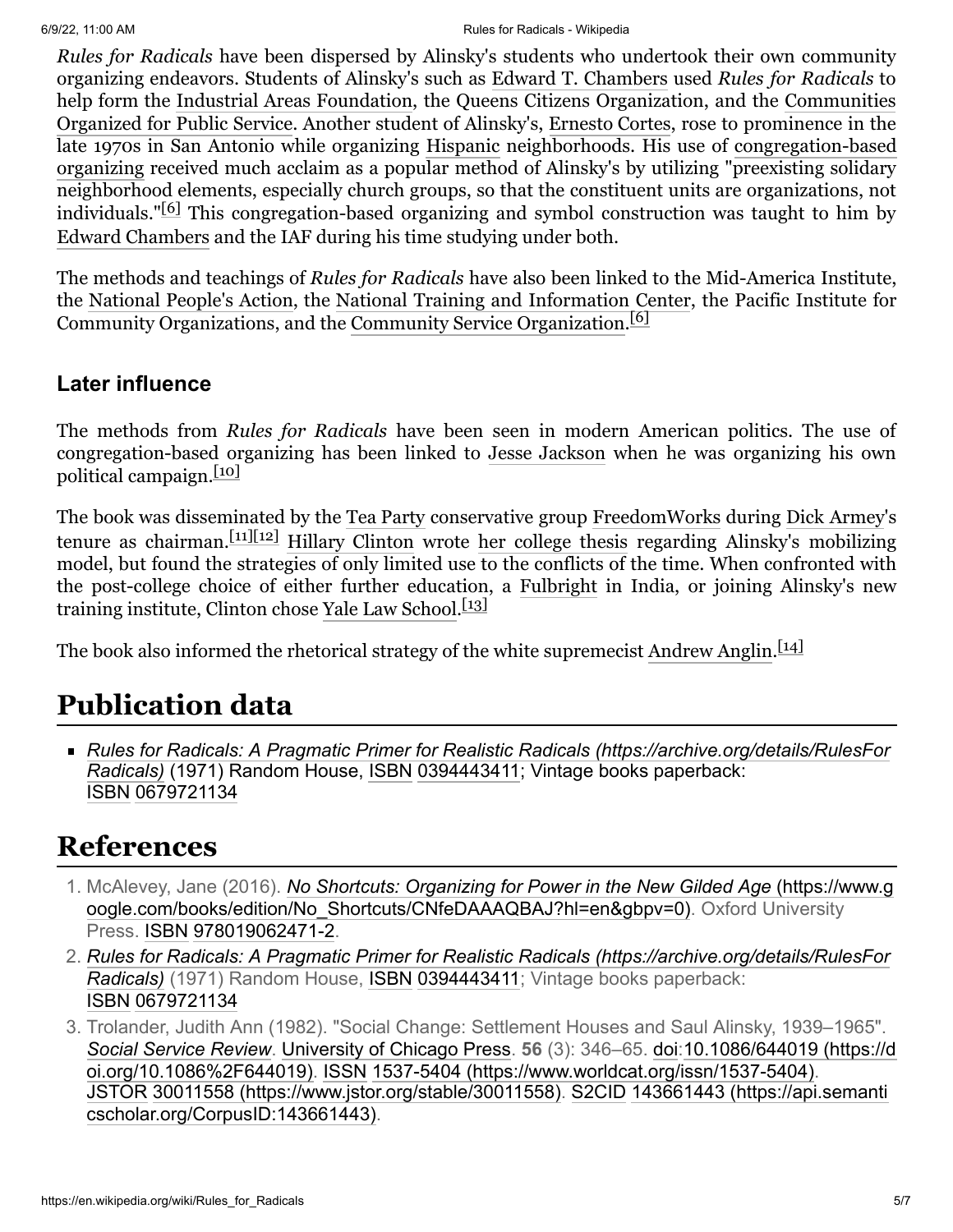- <span id="page-5-0"></span>4. Reitzes, Donald C.; Reitzes, Dietrich C. (1987). "Alinsky in the 1980s: Two Contemporary Chicago Community Organizations". *[The Sociological Quarterly](https://en.wikipedia.org/wiki/The_Sociological_Quarterly)*. [Midwest Sociological Society](https://en.wikipedia.org/wiki/Midwest_Sociological_Society). **28** (2): [265–83.](https://doi.org/10.1111%2Fj.1533-8525.1987.tb00294.x) [do](https://en.wikipedia.org/wiki/Doi_(identifier))[i:10.1111/j.1533-8525.1987.tb00294.x \(https://doi.org/10.1111%2Fj.1533-8525.1987.tb](https://doi.org/10.1111%2Fj.1533-8525.1987.tb00294.x) 00294.x). [ISSN](https://en.wikipedia.org/wiki/ISSN_(identifier)) [1](https://www.jstor.org/stable/4121434)[533-8525 \(https://www.worldcat.org/issn/1533-8525](https://www.worldcat.org/issn/1533-8525)[\).](https://www.jstor.org/stable/4121434) [JSTO](https://en.wikipedia.org/wiki/JSTOR_(identifier))[R](https://www.jstor.org/stable/4121434) 4121434 (https://w ww.jstor.org/stable/4121434).
- <span id="page-5-1"></span>5. "Playboy Interview: Saul Alinsky". Playboy Magazine. March 1972.
- <span id="page-5-2"></span>6. McCarthy, John D. (1989). "*The Alinsky Legacy: Alive and Kicking.* by Donald C. Reitzes, Dietrich C. Reitzes". *[Contemporary Sociology](https://en.wikipedia.org/wiki/Contemporary_Sociology)*. [American Sociological Association.](https://en.wikipedia.org/wiki/American_Sociological_Association) **18** (1): 46–47. [doi](https://en.wikipedia.org/wiki/Doi_(identifier))[:](https://www.worldcat.org/issn/1939-8638)[10.2307/2071926 \(https://doi.org/10.2307%2F2071926](https://doi.org/10.2307%2F2071926)[\).](https://www.worldcat.org/issn/1939-8638) [ISSN](https://en.wikipedia.org/wiki/ISSN_(identifier)) 1939-8638 (https://www.worldc at.org/issn/1939-8638). [JSTOR](https://en.wikipedia.org/wiki/JSTOR_(identifier)) [2071926 \(https://www.jstor.org/stable/2071926\).](https://www.jstor.org/stable/2071926)
- <span id="page-5-3"></span>7. Marshall, Dale Rogers (1976). "*Rules for Radicals: A Pragmatic Primer for Realistic Radicals* by Saul D. Alinsky; *How People Get Power: Organizing Oppressed Communities for Action* by Si Kahn; *Action for a Change: A Student's Manual for Public Interest Organizing* by Ralph Nader, Donald Ross; *Winning Elections: A Handbook in Participatory Politics* by Dick Simpson; *Political [Action: A Practical Guide to Movement Politics](https://en.wikipedia.org/wiki/The_American_Political_Science_Review)* by Michael Walzer". *The American Political Science Review*. [American Political Science Association.](https://en.wikipedia.org/wiki/American_Political_Science_Association) **70** (2): 620–623. [doi:](https://en.wikipedia.org/wiki/Doi_(identifier))10.2307/1959680 (https://doi.org/10.2307%2F1959680). [ISSN](https://en.wikipedia.org/wiki/ISSN_(identifier)) [1537-5943 \(https://www.worldcat.org/issn/1537-59](https://doi.org/10.2307%2F1959680)[4](https://www.worldcat.org/issn/1537-5943) 3). [JSTOR](https://en.wikipedia.org/wiki/JSTOR_(identifier)) [1959680 \(https://www.jstor.org/stable/1959680\)](https://www.jstor.org/stable/1959680).
- <span id="page-5-4"></span>8. Pruger, Robert; Harry Specht (June 1969). "Assessing Theoretical Models of Community Organization Practice: Alinsky as a Case in Point". *Social Service Review*. **43** (2): 123. [doi:](https://en.wikipedia.org/wiki/Doi_(identifier))[10.1086/642363 \(https://doi.org/10.1086%2F642363\).](https://doi.org/10.1086%2F642363) [JSTOR](https://en.wikipedia.org/wiki/JSTOR_(identifier)) 30020552 (https://www.jstor.or g/stable/30020552). [S2CID](https://en.wikipedia.org/wiki/S2CID_(identifier)) [143478884 \(https://api.semanticscholar.org/CorpusID:143478884\).](https://www.jstor.org/stable/30020552)
- <span id="page-5-5"></span>9. Stall, Susan, & Stoecker, Randy. (1997). "Community Organizing or Organizing Community? [Gender and the Crafts of Empowerment." COMM-ORG Papers. https://comm](https://comm-org.wisc.edu/papers96/gender2.html)org.wisc.edu/papers96/gender2.html.
- <span id="page-5-6"></span>10. Swarts, Heidi (2011). "Drawing New Symbolic Boundaries Over Old Social Boundaries: Forging [Social Movement Unity in Congregation-Based Community Organizing".](https://en.wikipedia.org/wiki/Sociological_Perspectives) *Sociological Perspectives*. [Sage Publications](https://en.wikipedia.org/wiki/Sage_Publications). **54** [\(3\): 453–477.](https://doi.org/10.1525%2Fsop.2011.54.3.453) [do](https://en.wikipedia.org/wiki/Doi_(identifier))[i:10.1525/sop.2011.54.3.453 \(https://doi.org/](https://doi.org/10.1525%2Fsop.2011.54.3.453) 10.1525%2Fsop.2011.54.3.453). [ISSN](https://en.wikipedia.org/wiki/ISSN_(identifier)) [1533-8673 \(https://www.worldcat.org/issn/1533-8673\).](https://www.worldcat.org/issn/1533-8673) [JSTOR](https://en.wikipedia.org/wiki/JSTOR_(identifier)) [10.1525/sop.2011.54.3.453 \(https://www.jstor.org/stable/10.1525/sop.2011.54.3.453\)](https://www.jstor.org/stable/10.1525/sop.2011.54.3.453). [S2CID](https://en.wikipedia.org/wiki/S2CID_(identifier)) [147129539 \(https://api.semanticscholar.org/CorpusID:147129539\)](https://api.semanticscholar.org/CorpusID:147129539).
- <span id="page-5-7"></span>11. Knickerbocker, Brad (January 28, 2012). "Who is Saul Alinsky, and why is Newt Gingrich so [obsessed with him?" \(http://www.csmonitor.com/USA/Politics/The-Vote/2012/0128/Who-is-Saul-Ali](http://www.csmonitor.com/USA/Politics/The-Vote/2012/0128/Who-is-Saul-Alinsky-and-why-is-Newt-Gingrich-so-obsessed-with-him) nsky-and-why-is-Newt-Gingrich-so-obsessed-with-him). *Christian Science Monitor*. Retrieved July 22, 2016.
- <span id="page-5-8"></span>12. [Vogel, Kenneth P. \(October 22, 2010\). "Right loves to hate, imitate Alinsky" \(http://www.politico.co](http://www.politico.com/story/2010/03/right-loves-to-hate-imitate-alinsky-034751) m/story/2010/03/right-loves-to-hate-imitate-alinsky-034751). *Politico*. Retrieved September 11, 2016.
- <span id="page-5-9"></span>13. [Bill Dedma](https://en.wikipedia.org/wiki/Bill_Dedman)[n \(2007-03-03\). "Reading Hillary Rodham's hidden thesis" \(http://www.nbcnews.com/id/](http://www.nbcnews.com/id/17388372) 17388372). *NBC News* – via [Prospect \(https://prospect.org/article/alinsky-101\).](https://prospect.org/article/alinsky-101) "In the end, she judged that Alinsky's "power/conflict model is rendered inapplicable by existing social conflicts" overriding national issues such as racial tension and segregation. Alinsky had no success in forming an effective national movement, she said, referring dismissively to "the anachronistic nature of small autonomous conflict.""  $\{$  (cite news  $\}$ ): External link in  $|$  via= ([help](https://en.wikipedia.org/wiki/Help:CS1_errors#param_has_ext_link))
- <span id="page-5-10"></span>14. Luke O'Brien (December 2017). "The Making of an American Nazi". *[The Atlantic](https://en.wikipedia.org/wiki/The_Atlantic)*.

#### Retrieved from ["https://en.wikipedia.org/w/index.php?title=Rules\\_for\\_Radicals&oldid=1088777225"](https://en.wikipedia.org/w/index.php?title=Rules_for_Radicals&oldid=1088777225)

**This page was last edited on 20 May 2022, at 02:07 (UTC).**